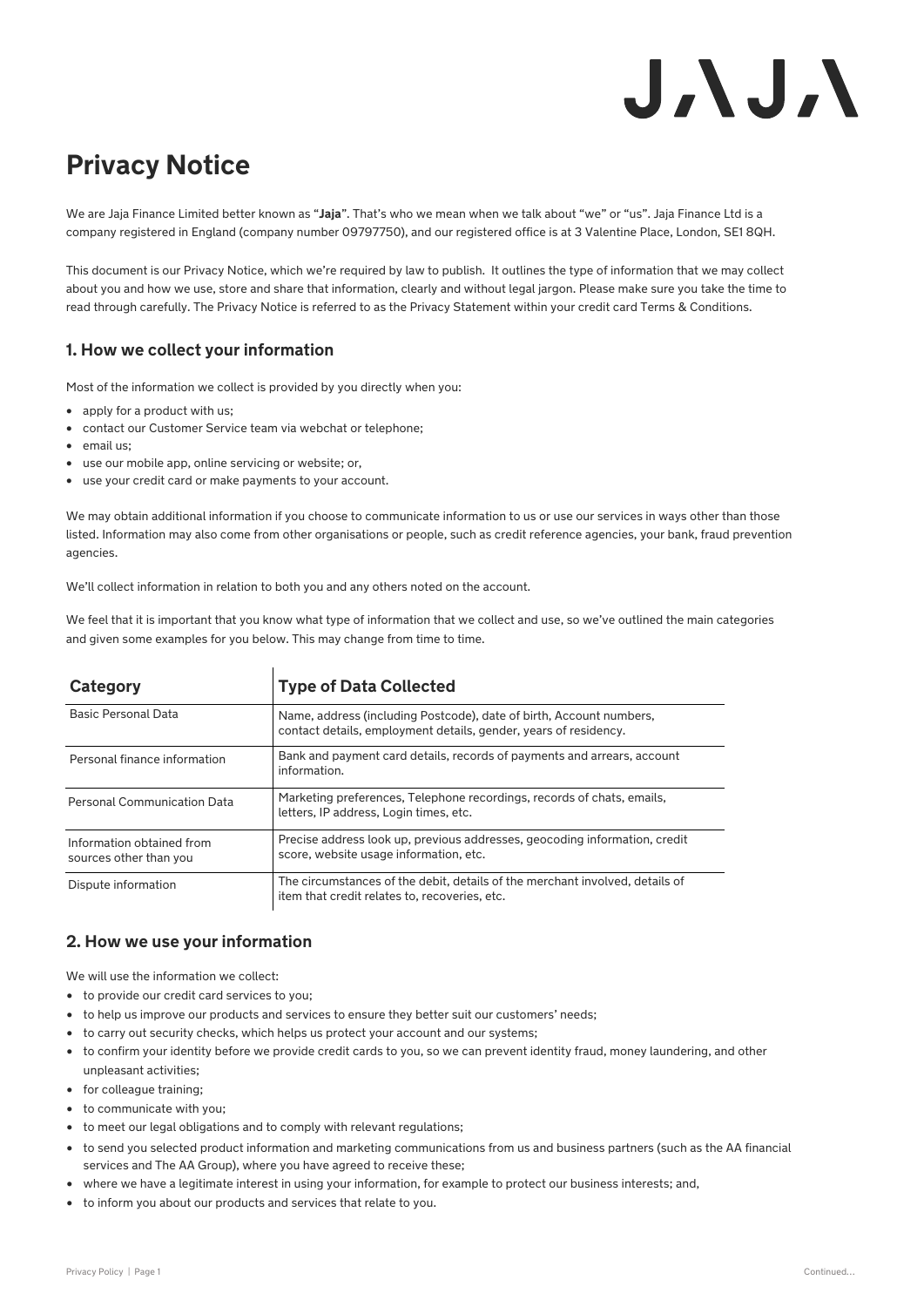Data Protection Law protects you and your personal information by requiring organisations to justify its use in a Privacy Notice like this. The General Data Protection Regulation (GDPR) specifies six lawful bases for organisations to process personal data.

We've summarised the ones relevant to the way we use information at Jaja below.

- **Necessary to fulfil our service/contract**  We need to collect, store and process some of your data in order for us to be able to provide our service to you. This basis covers things like us storing your contact details so we can respond to your queries or remind you that your payment due date is coming up.
- **Consent**  Where you agree have given us clear consent for us to process your data for a particular purpose, like opting-in to receiving marketing from us. You can withdraw consent at any time, although this might impact your service.
- **Legal or Regulatory requirement**  Where we are required by law, or by our regulators, to maintain certain records, such as our financial accounts for the UK Tax authorities.
- **Legitimate business interest**  This is when we do the things that you would expect us to do in the normal course of running a business. This could include monitoring use of the website, online servicing or mobile app to prevent cyberattack or fraud to keep our customers safe and prevent financial loss.

The table below shows the key processes we perform and the related lawful basis:

| We process your data:                                                                                                                              | <b>Justified by this Legal Basis</b>                                                                                                                                                                       |
|----------------------------------------------------------------------------------------------------------------------------------------------------|------------------------------------------------------------------------------------------------------------------------------------------------------------------------------------------------------------|
| To provide and manage your<br>accounts and our relationship<br>with you.                                                                           | • Necessary to fulfil our service/contract<br>• Legal or Regulatory requirement<br>• Legitimate business interest - to ensure that Jaja provides a high<br>standard of service.                            |
| To give you statements, balances,<br>alerts, and other important<br>information about your service.                                                | • Necessary to fulfil our service/contract<br>Legal or Regulatory requirement.<br>$\bullet$                                                                                                                |
| To handle enquiries and<br>complaints.                                                                                                             | • Necessary to fulfil our service/contract<br>• Legal or Regulatory requirement<br>• Legitimate business interest - to ensure your queries are investigated and<br>resolved to a high standard of service. |
| To provide our services to you                                                                                                                     | • Necessary to fulfil our service/contract<br>• Legal or Regulatory requirement.                                                                                                                           |
| To assess your credit needs and<br>to determine your eligibility for<br>our service.                                                               | Necessary to fulfil our service/contract<br>$\bullet$<br>• Legal or Regulatory requirement<br>• Legitimate business interest.                                                                              |
| To evaluate, develop and improve<br>our services to you.                                                                                           | • Legitimate business interest - to evaluate, develop or improve our<br>products and user experience.                                                                                                      |
| To protect our business interests<br>and to develop our business<br>strategies.                                                                    | • Legitimate business interest – to protect our people, and business<br>strategies<br>• Necessary to fulfil our service/contract<br>• Legal or Regulatory requirement<br>• Consent.                        |
| To contact you, by post, phone,<br>text, email and other digital<br>methods                                                                        | • Legal or Regulatory requirement<br>Consent<br>$\bullet$<br>Necessary to fulfil our service/contract.<br>$\bullet$                                                                                        |
| To make or receive any type of<br>payment or transaction                                                                                           | • Legitimate business interest<br>Necessary to fulfil our service/contract<br>٠<br>Legal or Regulatory requirement.<br>$\bullet$                                                                           |
| To prevent, detect, investigate,<br>and prosecute fraud and alleged<br>fraud, money laundering and<br>other crimes, and to check your<br>identity. | • Legal or Regulatory requirement<br>Legitimate business interest - to prevent and investigate fraud, money<br>laundering and other crimes.                                                                |
| To monitor, record and analyse<br>any communications between<br>you and us, including phone<br>calls.                                              | • Legal or Regulatory requirement<br>Legitimate business interest – to prevent and investigate fraud and to<br>$\bullet$<br>improve our service to you.                                                    |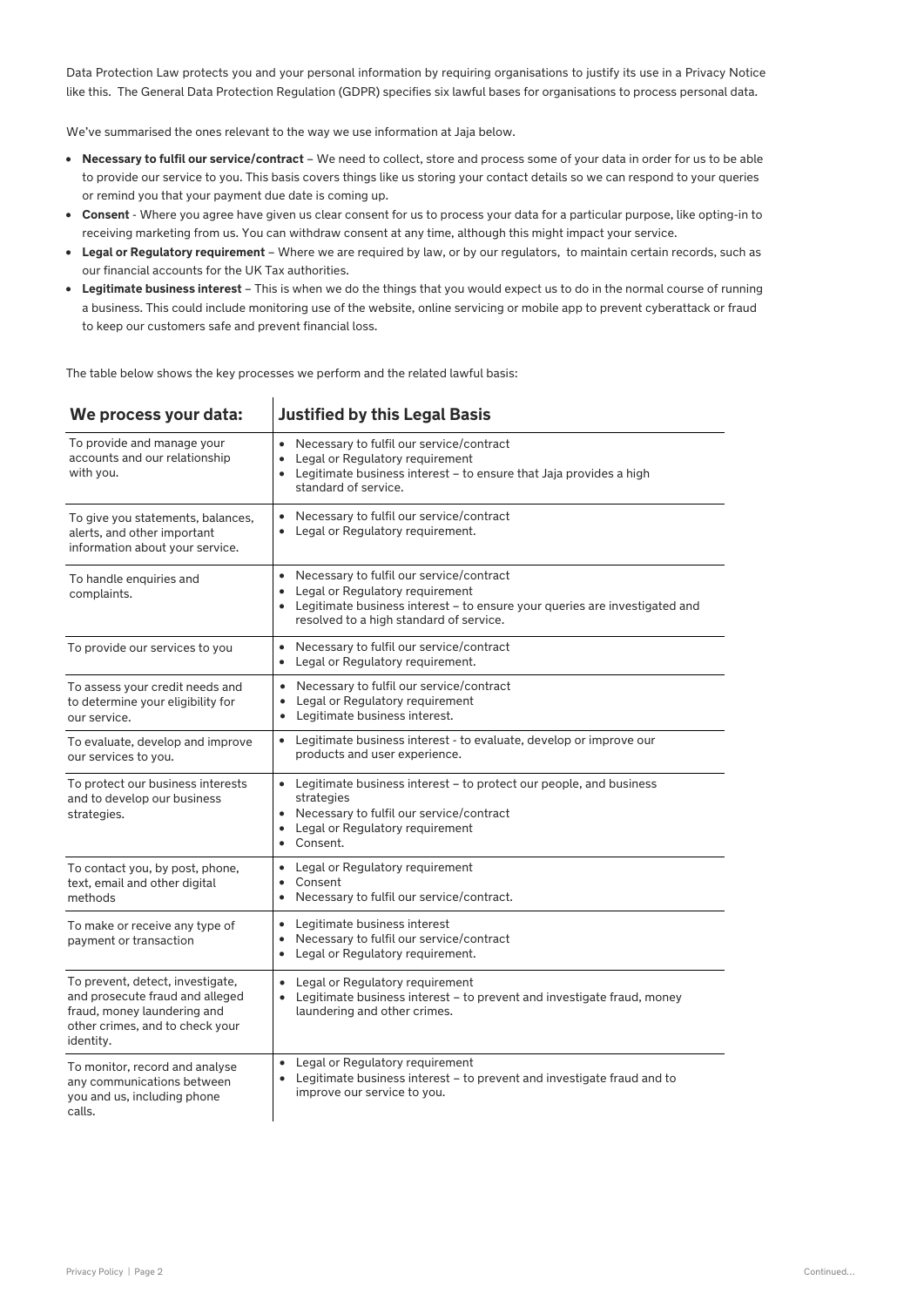| We process your data:                                                                                                                                                                   | <b>Justified by this Legal Basis</b>                                |
|-----------------------------------------------------------------------------------------------------------------------------------------------------------------------------------------|---------------------------------------------------------------------|
| To transfer your information                                                                                                                                                            | Necessary to fulfil our service/contract                            |
| to or share it with any                                                                                                                                                                 | ٠                                                                   |
| organisation following a                                                                                                                                                                | Legitimate business interest – restructuring or selling part of our |
| restructure, sale or takeover.                                                                                                                                                          | business.                                                           |
| To share your information with                                                                                                                                                          | Legal or Regulatory requirement                                     |
| relevant tax authorities, credit                                                                                                                                                        | ٠                                                                   |
| reference agencies, fraud                                                                                                                                                               | Legitimate business interest.                                       |
| prevention agencies.                                                                                                                                                                    | ٠                                                                   |
| To share your information with                                                                                                                                                          | Necessary to fulfil our service/contract                            |
| our partners and service                                                                                                                                                                | ٠                                                                   |
| providers.                                                                                                                                                                              | Legitimate business interest.                                       |
| To share your information with<br>Google, Facebook, Twitter, and<br>price comparison websites to<br>ensure you receive the most<br>relevant adverts and sponsored<br>content from them. | Consent.<br>$\bullet$                                               |
| To make our online advertising<br>content relevant to you and<br>remove adverts that we know<br>aren't suitable or relevant to our<br>customers.                                        | Consent.<br>$\bullet$                                               |

# **Using information in automated Decision-Making**

 $\overline{1}$ 

We use automated decision-making, including profiling, as part of our underwriting process.

Underwriting is the process by which a financial provider assesses the risk involved in lending money to each customer, in order to make a decision on whether to provide credit, at what level and at what cost. To do this, each provider will use their own algorithm or internal model, which uses complex mathematical methods of calculating credit worthiness. The algorithm and internal models are Jaja's confidential intellectual property and as a result, we cannot provide any further details of how they work.

During the application and underwriting process we may share some of the personal data you have provided to us to third parties in order to obtain a credit score for you. This is done in order that we can properly assess the risk to us in lending, and therefore your ability to service a credit arrangement.

If this automated decision making affects your legal status or rights, or has a similarly significant effect on you, you have the right to have the decision reviewed by a suitably qualified member of staff (GDPR article 22).

#### **Using Cookie information**

Like most companies we may use cookies on our site. Cookies are small files that collect information about your web browsing behaviour on your device. We can use these to identify whether website visitors are already Jaja customers and make it easier to do things like logging in. For more details on how we use Cookies at Jaja, you can read our Cookie Policy at https://jaja.co.uk/cookies/.

#### **Using information for marketing**

Where you have told us that you are happy to receive marketing from us, we may contact you from time to time about other Jaja products or offers that we think may be of interest to you. We may do this using email, mobile app notifications, post, SMS and by telephone using the contact details you have provided to us.

If you decide you no longer want to receive Marketing from us, the easiest way is to change your Marketing Preferences in the More tab in app or online servicing, or by contacting Customer Services.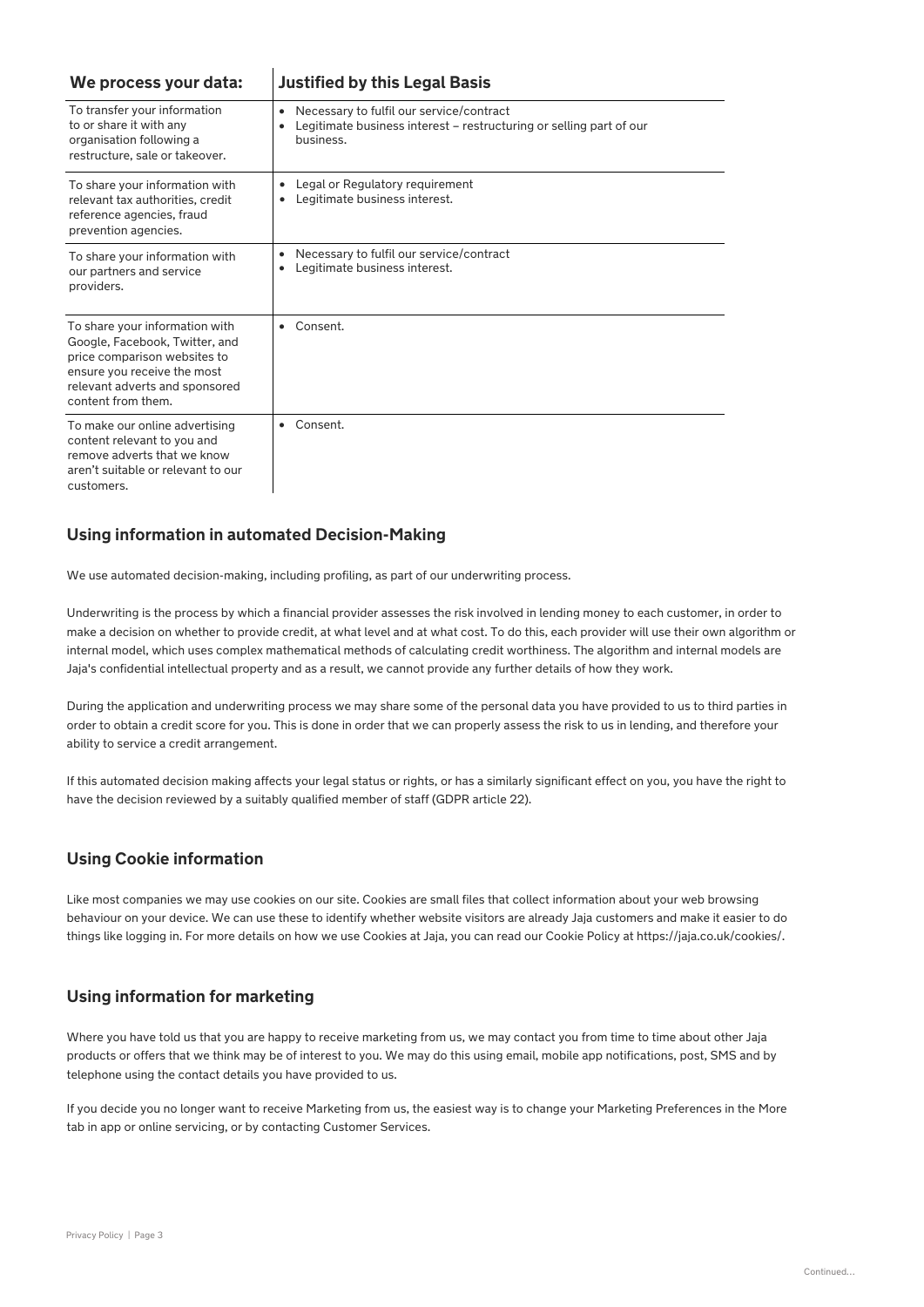You can also email us at hello@jaja.co.uk or write to us at our registered address. You will still receive communications from us relating to the servicing of your account.

#### **3. How we share your information**

From time-to-time we may need to share your information with third-parties, to ensure we're able to meet our obligations as a responsible lender and to protect our customers and ourselves against fraud. Jaja will make every effort to protect your personal data, share only with trusted organisations and will not sell on any personal information it holds.

#### **Sharing your information with Credit Reference Agencies**

There are three main credit reference agencies (CRAs) in the UK, authorised and regulated by the Financial Conduct Authority.

When you apply for a Jaja product, we will carry out credit and identity checks on you with one or more Credit Reference Agencies. We securely send them the data you have provided on your application, and they will give us the information we need about you to make a decision on whether or not we can offer you the product.

Once you have an account with us, we will periodically exchange details about you with CRAs. This could include details of any missed payments, or if you've gone over your credit limit. The CRAs may share this information with other organisations when you apply for credit elsewhere so lenders have a complete picture of your credit history on which to make a decision.

Records we share with CRAs will stay on your file for six years after your account is closed, whether you've settled the debt or failed to pay it off. If you would like to view or challenge the details held by CRAs, you should contact them directly. There may be a charge to view this information.

- **TransUnion**, Consumer Services Team, PO Box 491, Leeds, LS3 1WZ; Phone: 03300247574 (personal credit information only); Website: www.transunion.co.uk;
- **Equifax PLC**, Credit File Advice Centre, PO Box 1140, Bradford, BD1 5US; Phone: 0844 335 0550; Website: www.myequifax.co.uk; or,
- **Experian**, Consumer Help Service, PO Box 8000, Nottingham, NG90 7WF; Phone: 0344 481 8000; Website: www.experian.co.uk.

#### **Sharing your information with Fraud Prevention Agencies**

We will share your information with fraud prevention agencies (including CIFAS, the UK's largest fraud database) who will use it to prevent fraud and money laundering. They may share information back with us to confirm your identity.

Fraud prevention agencies may also allow law enforcement agencies to access and use your personal information to detect, investigate and prevent crime. If fraud is detected, you could be refused certain services or finance. Fraud prevention agencies can hold your personal information for different periods of time. If you are considered to present a fraud or money-laundering risk, they can hold your information for up to six years.

For more information, please refer to CIFAS https://www.cifas.org.uk/fpn.

#### **Who else we may share your information with**

We may share your information under certain circumstances with:

- Other finance companies to process payments (such as Visa and Mastercard);
- Additional cardholders on your account;
- The companies that make our physical credit cards;
- Partners that we provide credit cards for;
- Central Government, Regulators and Tax Authorities; or,
- Law enforcement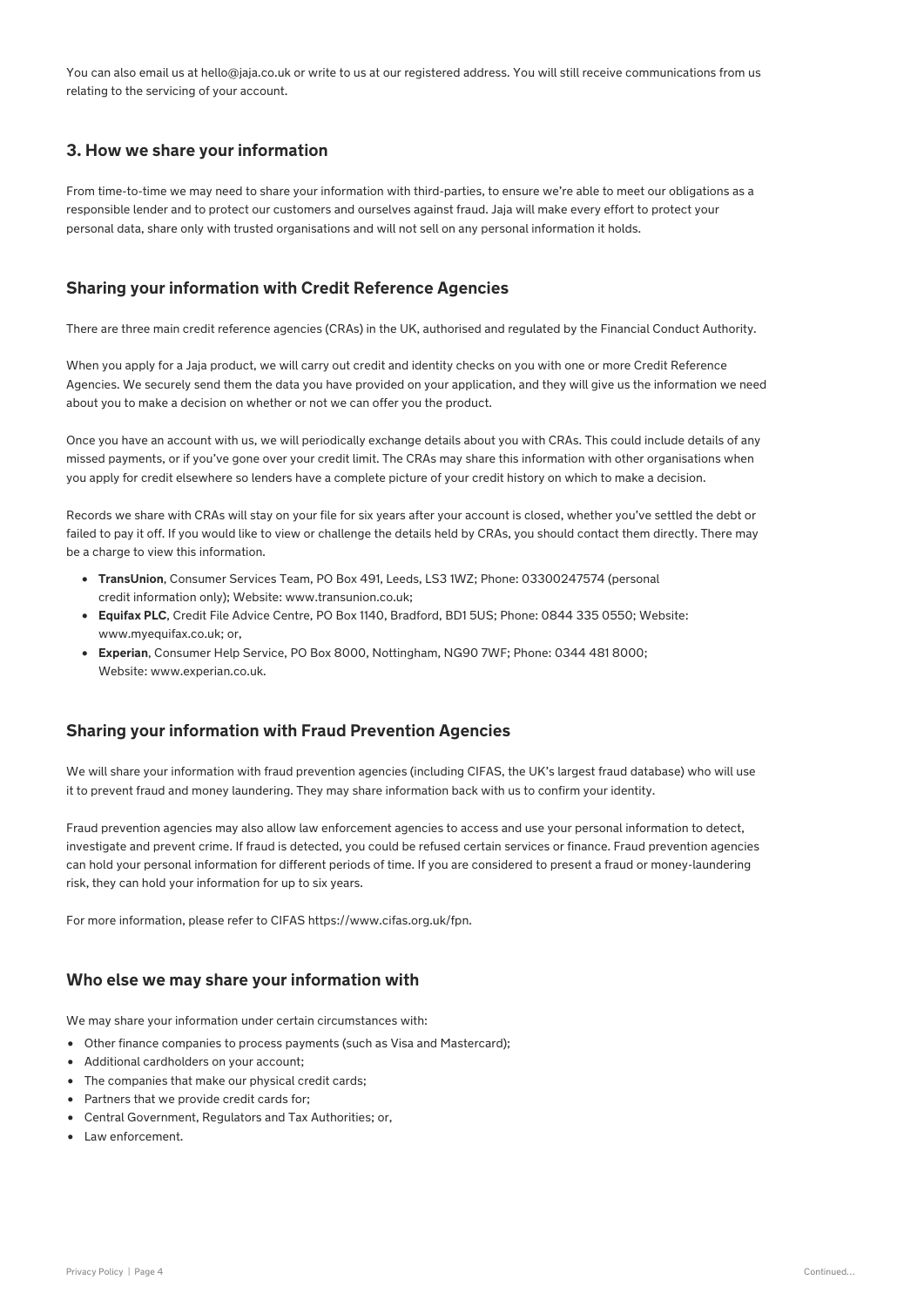### **Transferring your information internationally**

Jaja makes every effort to ensure any personal data is processed within the EU and the United Kingdom. On occasion, we, or a service provider, may transmit certain aspects of your personal data outside the UK and European Economic Area (the "EEA"). In such circumstances, we will ensure that such transmissions are carried out securely and in accordance with data protection law, applying the necessary assessments and protections specified.

#### **4. How we store your information**

We need to store your information to ensure we can use it for the purposes outlined in this document and in some cases as required by law. We have summarised our records retention policy below to give you an idea of how long we might store your personal data.

| <b>Type of Information</b>                                                     | <b>Retention Period</b>             |
|--------------------------------------------------------------------------------|-------------------------------------|
| Account information from a<br>credit card application you<br>did not accept    | 3 years after application<br>٠      |
| Account information from a<br>credit card application that<br>was not accepted | • 3 years after application         |
| Account information (after an<br>account has been opened)                      | • 7 years after account termination |

In some cases we may need to keep personal data longer than the timeframes specified, such as data required in a long-running dispute or fraud case.

# **5. Your Rights**

Under data protection law (GDPR Article 15-23), you have rights relating to the way your data is used, including:

- **Your right of access** You have the right to ask us for copies of the personal information we hold for you.
- **Your right to rectification** You have the right to ask us to rectify personal information you think is inaccurate. You also have the right to ask us to complete information you think is incomplete.
- **Your right to erasure**  You have the right to ask us to erase your personal information in certain circumstances where there is no overriding basis for holding the data.
- **Your right to restriction of processing** You have the right to ask us to restrict the processing of your personal information in certain circumstances.
- **Your right to object to processing**  You have the right to object to the processing of your personal information in certain circumstances.
- **Your right to data portability**  You have the right to ask that we transfer the personal information you gave us to another organisation, or to you, in certain circumstances.

You are not required to pay any charge for exercising your rights. If you feel that your rights are not being protected, you also have the right to complain to the supervising authority.

If you have any questions about how we collect, store or use your information, or would like to see a copy of the information we hold about you, please contact us by sending us an email to information@jajafinance.com or writing to us at Jaja Finance Ltd, 3 Valentine Place, London SE1 8QH.

If you have any concerns about our use of your personal information, you can make a complaint to us. You can find details of how to make a complaint at https://jaja.co.uk/complaints.

If you remain dissatisfied following the outcome of your complaint, or you require more detail, please ask our Customer Services team to refer you to our Data Protection Officer. Jaja want to do all we can to keep your data safe and keep you happy, and we'd be happy to talk through your concerns in more detail.